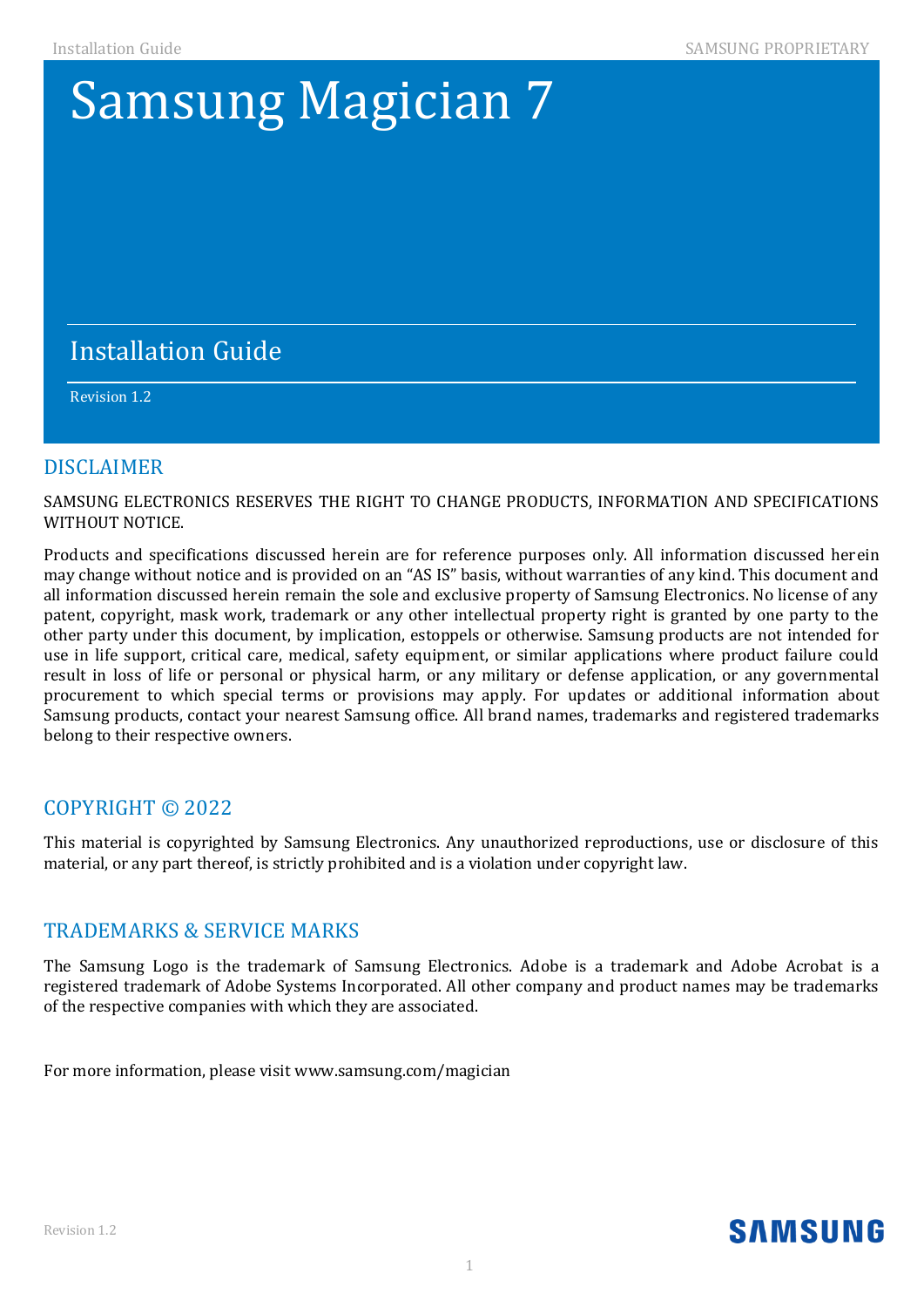## Revision History

| Revision<br><b>Number</b> | Description                                       | <b>Revision Date</b> |
|---------------------------|---------------------------------------------------|----------------------|
| 1.0                       | Initial Release                                   | Sep 2021             |
| 1.1                       | Bug fix, Security improvement                     | Dec 2021             |
| 12                        | New features included, User Instructions Improved | Mar 2022             |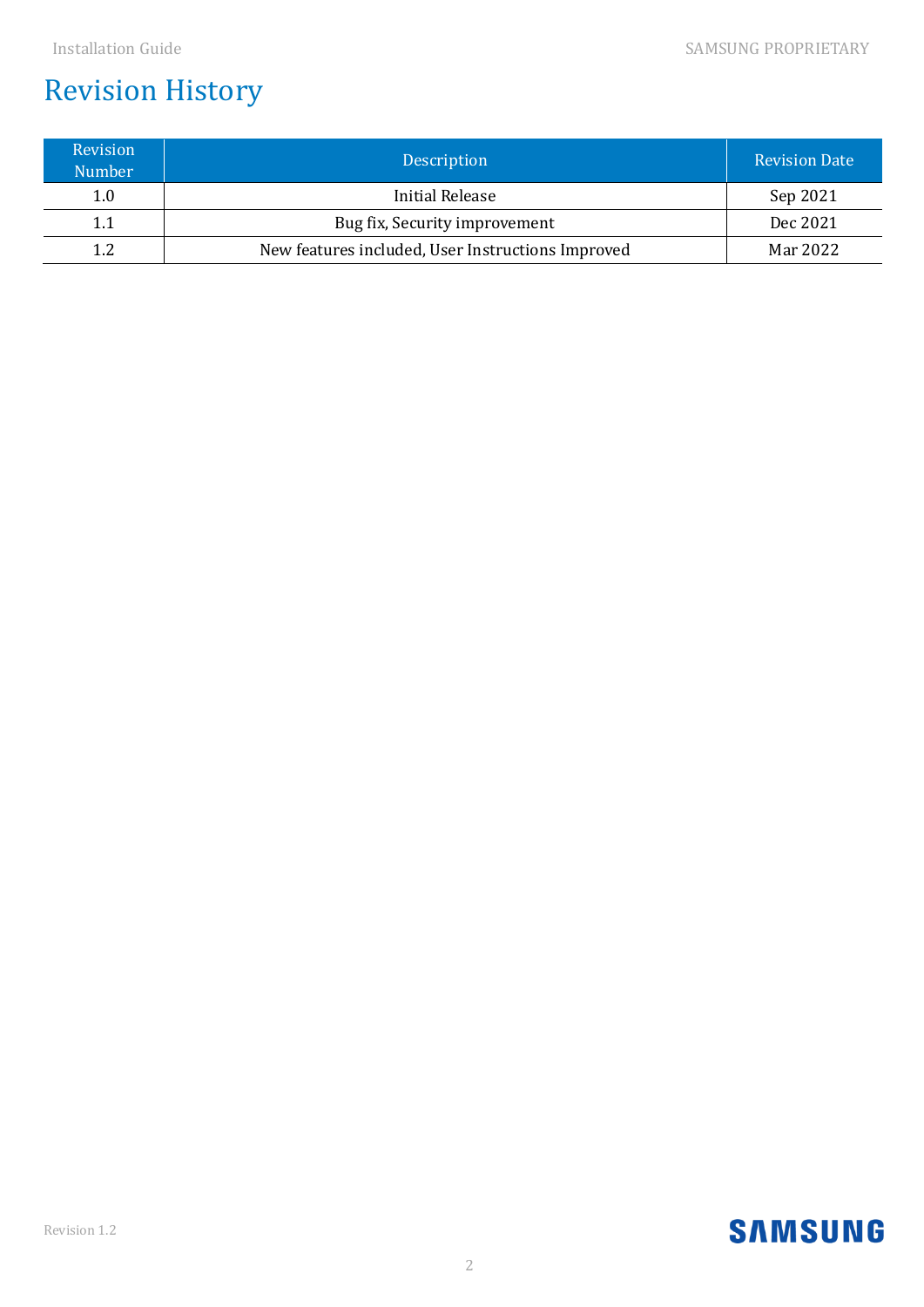#### 1. Introduction

#### New Samsung Magician 7

Experience the new user-friendly GUI of Samsung Magician. Try our new features and enhanced functions for better user experience. Samsung Magician provides an integrated convenient solution for SSD with advanced capabilities.

Samsung Magician software is developed and distributed exclusively for users of Samsung Solid Sate Drives (SSDs).

#### New Features

New Samsung Magician features a number of improvements over the previous versions.

- New features include:
	- Security Setting added for managing Samsung Portable SSD.
	- Help Center added for your convenience in using Samsung Magician.
	- Chatbot added for helping you with solving a question about Samsung Magician.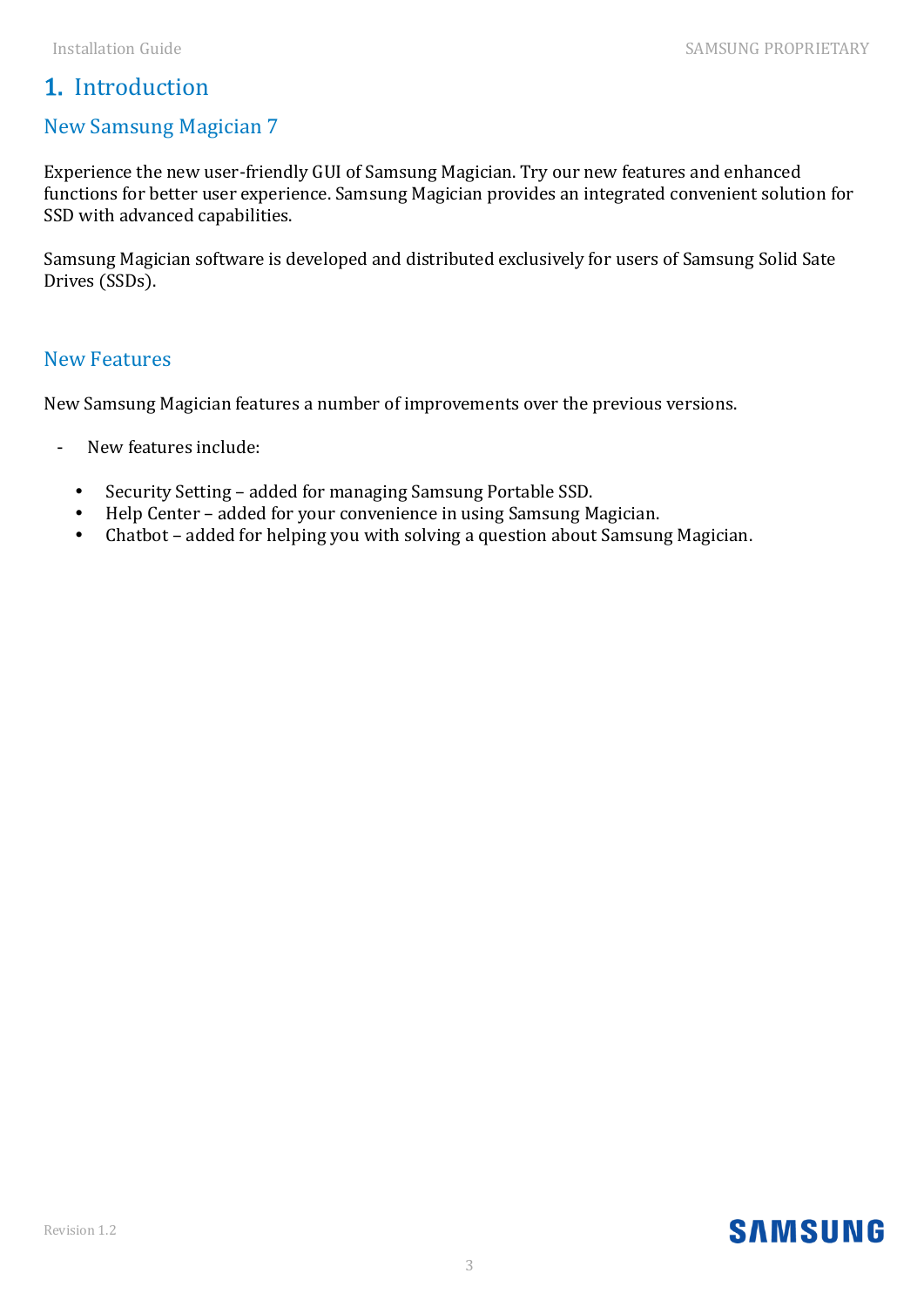#### Installation Guide SAMSUNG PROPRIETARY

## 2. Requirements and Support

#### System Requirements

| Component                        | Requirements                                |
|----------------------------------|---------------------------------------------|
|                                  | Windows 7 (32/64bit)                        |
|                                  | Windows 8 & 8.1 (32/64bit)                  |
| <b>Operating System</b>          | Windows 10 (32/64bit)                       |
|                                  | Windows 11 (32/64bit)                       |
| Disk Capacity                    | Minimum 400MB available for installation    |
| <b>Supported Partition Types</b> | MBR, GPT                                    |
|                                  | English, Korean, Spanish, German, Japanese, |
| <b>Supported Languages</b>       | Chinese(Simplified), French, Italian,       |
|                                  | Portuguese, Russian                         |
|                                  | The following Samsung SSDs are supported*:  |
|                                  | Samsung SSD 980 PRO with Heatsink(M.2)      |
|                                  | Samsung SSD 980 (M.2)                       |
|                                  | Samsung SSD 980 PRO (M.2)                   |
|                                  | Samsung SSD 970 PRO (M.2)                   |
|                                  | Samsung SSD 970 EVO (M.2)                   |
|                                  | Samsung SSD 970 EVO Plus (M.2)              |
|                                  | Samsung SSD 960 PRO (M.2)                   |
|                                  | Samsung SSD 960 EVO (M.2)                   |
|                                  | Samsung SSD 950 PRO (M.2)                   |
|                                  | Samsung SSD 870 QVO                         |
|                                  | Samsung SSD 870 EVO                         |
| SSD                              | Samsung SSD 860 PRO                         |
|                                  | Samsung SSD 860 EVO (2.5", mSATA, M.2)      |
|                                  | Samsung SSD 860 QVO                         |
|                                  | Samsung SSD 850 PRO                         |
|                                  | Samsung SSD 850                             |
|                                  | Samsung SSD 850 EVO (2.5", mSATA, M.2)      |
|                                  | Samsung SSD 840 PRO                         |
|                                  | Samsung SSD 840 EVO (2.5", mSATA)           |
|                                  | Samsung SSD 840 Series                      |
|                                  | Samsung SSD 830 Series                      |
|                                  | Samsung SSD 750 EVO                         |
|                                  | <b>Samsung Portable SSD Series</b>          |
|                                  |                                             |

#### Supported Features by model

There are some limitations that exist depending on the type of storage and model.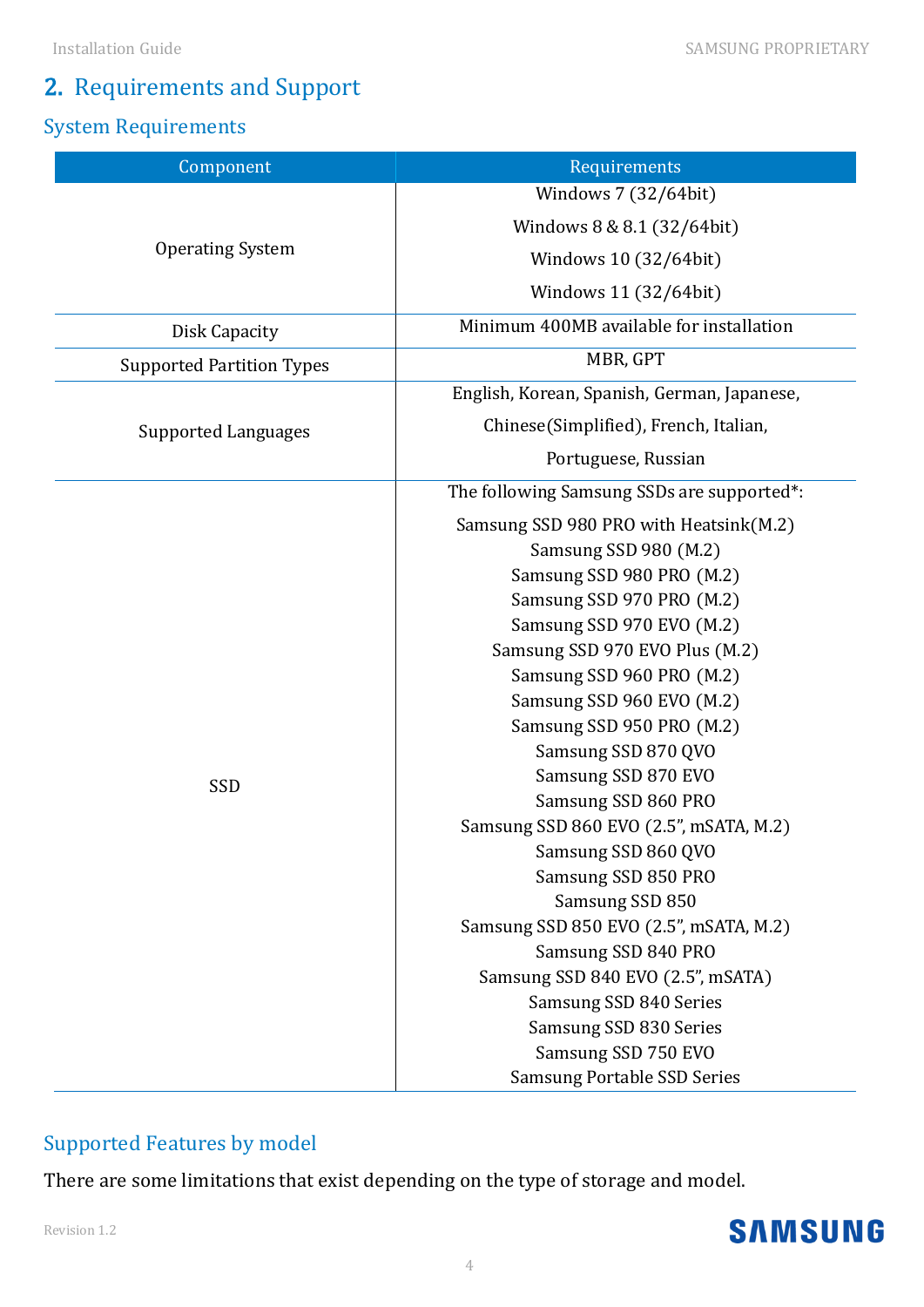|                             |                       | Features     |                                         |              |                                               |                        |                       |                     |                          |                        |                            |
|-----------------------------|-----------------------|--------------|-----------------------------------------|--------------|-----------------------------------------------|------------------------|-----------------------|---------------------|--------------------------|------------------------|----------------------------|
| Model                       | <b>Drive</b><br>Info. | <b>SMART</b> | Perfor<br>mance<br><b>Bench</b><br>mark | <b>RAPID</b> | Perfor<br>mance<br>Optimi<br>zation<br>(TRIM) | Diagno<br>stic<br>Scan | <b>PSID</b><br>Revert | Encrypte<br>d Drive | Over<br>provisio<br>ning | Secure<br><b>Erase</b> | Security<br><b>Setting</b> |
| <b>840 PRO</b>              | $\sqrt{}$             | $\sqrt{ }$   | $\sqrt{ }$                              | $\sqrt{ }$   |                                               |                        |                       |                     | $\sqrt{ }$               | $\sqrt{ }$             |                            |
| 840                         | $\sqrt{}$             | $\sqrt{}$    | $\sqrt{ }$                              |              | $\sqrt{}$                                     |                        |                       |                     | $\sqrt{ }$               | $\sqrt{ }$             |                            |
| <b>840 EVO</b>              | $\sqrt{ }$            | $\sqrt{ }$   | $\sqrt{ }$                              | $\sqrt{ }$   | $\sqrt{}$                                     |                        |                       | $\sqrt{ }$          | $\sqrt{}$                | $\sqrt{ }$             |                            |
| <b>750 EVO</b>              | $\sqrt{ }$            | $\sqrt{ }$   | $\sqrt{ }$                              | $\sqrt{ }$   | $\sqrt{}$                                     |                        |                       | $\sqrt{ }$          | $\sqrt{}$                | $\sqrt{ }$             |                            |
| <b>850 PRO</b>              | $\sqrt{ }$            | $\sqrt{ }$   | $\sqrt{ }$                              | $\sqrt{ }$   | $\sqrt{ }$                                    |                        |                       | $\sqrt{ }$          | $\sqrt{}$                | $\sqrt{ }$             |                            |
| <b>850 EVO</b>              | $\sqrt{ }$            | $\sqrt{}$    | $\sqrt{ }$                              | $\sqrt{ }$   | $\sqrt{ }$                                    |                        |                       | $\sqrt{}$           | $\sqrt{}$                | $\sqrt{ }$             |                            |
| 950 PRO                     | $\sqrt{ }$            | $\sqrt{}$    | $\sqrt{}$                               |              | $\sqrt{ }$                                    |                        |                       | $\sqrt{}$           | $\sqrt{ }$               | $\sqrt{}$              |                            |
| <b>960 PRO</b>              | $\sqrt{ }$            | $\sqrt{}$    | $\sqrt{ }$                              |              | $\sqrt{ }$                                    |                        |                       | $\sqrt{ }$          | $\sqrt{ }$               | $\sqrt{}$              |                            |
| <b>960 EVO</b>              | $\sqrt{}$             | $\sqrt{}$    | $\sqrt{ }$                              |              | $\sqrt{}$                                     |                        |                       | $\sqrt{ }$          | $\sqrt{}$                | $\sqrt{ }$             |                            |
| 850                         | $\sqrt{}$             | $\sqrt{}$    | $\sqrt{ }$                              | $\sqrt{ }$   | $\sqrt{}$                                     |                        |                       | $\sqrt{ }$          | $\sqrt{}$                | $\sqrt{ }$             |                            |
| <b>860 PRO</b>              | $\sqrt{ }$            | $\sqrt{}$    | $\sqrt{ }$                              | $\sqrt{}$    | $\sqrt{}$                                     | $\sqrt{ }$             | $\sqrt{ }$            | $\sqrt{ }$          | $\sqrt{}$                | $\sqrt{ }$             |                            |
| <b>860 EVO</b>              | $\sqrt{}$             | $\sqrt{ }$   | $\sqrt{ }$                              | $\sqrt{ }$   | $\sqrt{}$                                     | $\sqrt{ }$             | $\sqrt{ }$            | $\sqrt{ }$          | $\sqrt{}$                | $\sqrt{ }$             |                            |
| 970 PRO                     | $\sqrt{ }$            | $\sqrt{ }$   | $\sqrt{ }$                              |              | $\sqrt{ }$                                    |                        |                       | $\sqrt{ }$          | $\sqrt{ }$               | $\sqrt{ }$             |                            |
| 970 EVO                     | $\sqrt{}$             | $\sqrt{}$    | $\sqrt{ }$                              |              | $\sqrt{ }$                                    |                        |                       | $\sqrt{ }$          | $\sqrt{}$                | $\sqrt{}$              |                            |
| 860 QVO                     | $\sqrt{ }$            | $\sqrt{}$    | $\sqrt{ }$                              | $\sqrt{ }$   | $\sqrt{ }$                                    | $\sqrt{ }$             | $\sqrt{}$             | $\sqrt{}$           | $\sqrt{ }$               | $\sqrt{ }$             |                            |
| 970 EVO<br>Plus             | $\sqrt{}$             | $\sqrt{}$    | $\sqrt{ }$                              |              | $\sqrt{ }$                                    | $\sqrt{ }$             | $\sqrt{}$             | $\sqrt{}$           | $\sqrt{ }$               | $\sqrt{ }$             |                            |
| <b>870 EVO</b>              | $\sqrt{ }$            | $\sqrt{}$    | $\sqrt{ }$                              | $\sqrt{ }$   | $\sqrt{}$                                     | $\sqrt{ }$             | $\sqrt{ }$            | $\sqrt{ }$          | $\sqrt{ }$               | $\sqrt{ }$             |                            |
| 870 QVO                     | $\sqrt{ }$            | $\sqrt{}$    | $\sqrt{}$                               | $\sqrt{ }$   | $\sqrt{ }$                                    | $\sqrt{ }$             | $\sqrt{ }$            | $\sqrt{ }$          | $\sqrt{ }$               | $\sqrt{}$              |                            |
| 980                         | $\sqrt{}$             | $\sqrt{ }$   | $\sqrt{ }$                              |              | $\sqrt{}$                                     | $\sqrt{ }$             | $\sqrt{ }$            | $\sqrt{ }$          | $\sqrt{ }$               | $\sqrt{ }$             |                            |
| 980 PRO                     | $\sqrt{}$             | $\sqrt{ }$   | $\sqrt{}$                               |              | $\sqrt{}$                                     | $\sqrt{ }$             | $\sqrt{ }$            | $\sqrt{}$           | $\sqrt{ }$               | $\sqrt{}$              |                            |
| 980 PRO<br>with<br>Heatsink | $\sqrt{}$             | $\sqrt{ }$   | $\sqrt{ }$                              |              | $\sqrt{ }$                                    | $\sqrt{ }$             | $\sqrt{ }$            | $\sqrt{ }$          | $\sqrt{ }$               | $\sqrt{ }$             |                            |
| Samsung<br>PSSD T1          | $\sqrt{}$             | $\sqrt{}$    |                                         |              |                                               |                        |                       |                     |                          |                        | $\sqrt{ }$                 |
| Samsung<br>PSSD T3          | $\sqrt{ }$            | $\sqrt{}$    |                                         |              |                                               |                        |                       |                     |                          |                        | $\sqrt{ }$                 |
| Samsung<br>PSSD T5          | $\sqrt{ }$            | $\sqrt{}$    |                                         |              |                                               |                        |                       |                     |                          |                        | $\sqrt{ }$                 |
| Samsung<br>PSSD T7          | $\sqrt{ }$            | $\sqrt{}$    | $\sqrt{ }$                              |              | $\sqrt{}$                                     |                        | $\sqrt{}$             |                     |                          |                        | $\sqrt{ }$                 |
| Samsung<br>PSSD T7          | $\sqrt{ }$            | $\sqrt{}$    | $\sqrt{}$                               |              | $\sqrt{ }$                                    |                        | $\sqrt{}$             |                     |                          |                        | $\sqrt{\phantom{a}}$       |

#### Revision 1.2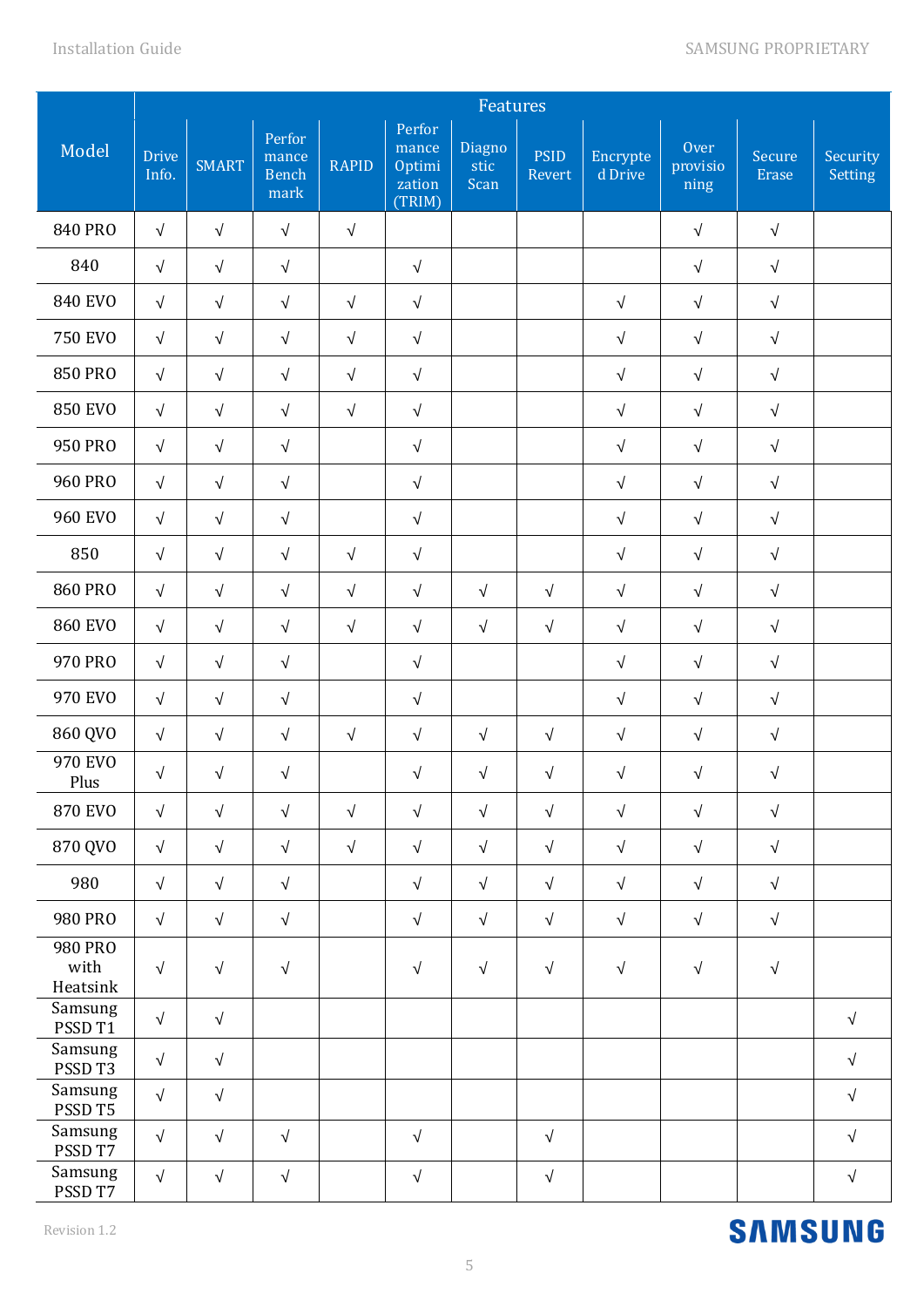| Touch                        |            |  |  |  |  |  |
|------------------------------|------------|--|--|--|--|--|
| Samsung<br>PSSD T7<br>Shield | N          |  |  |  |  |  |
| Samsung<br>PSSD X5           | $\sqrt{ }$ |  |  |  |  |  |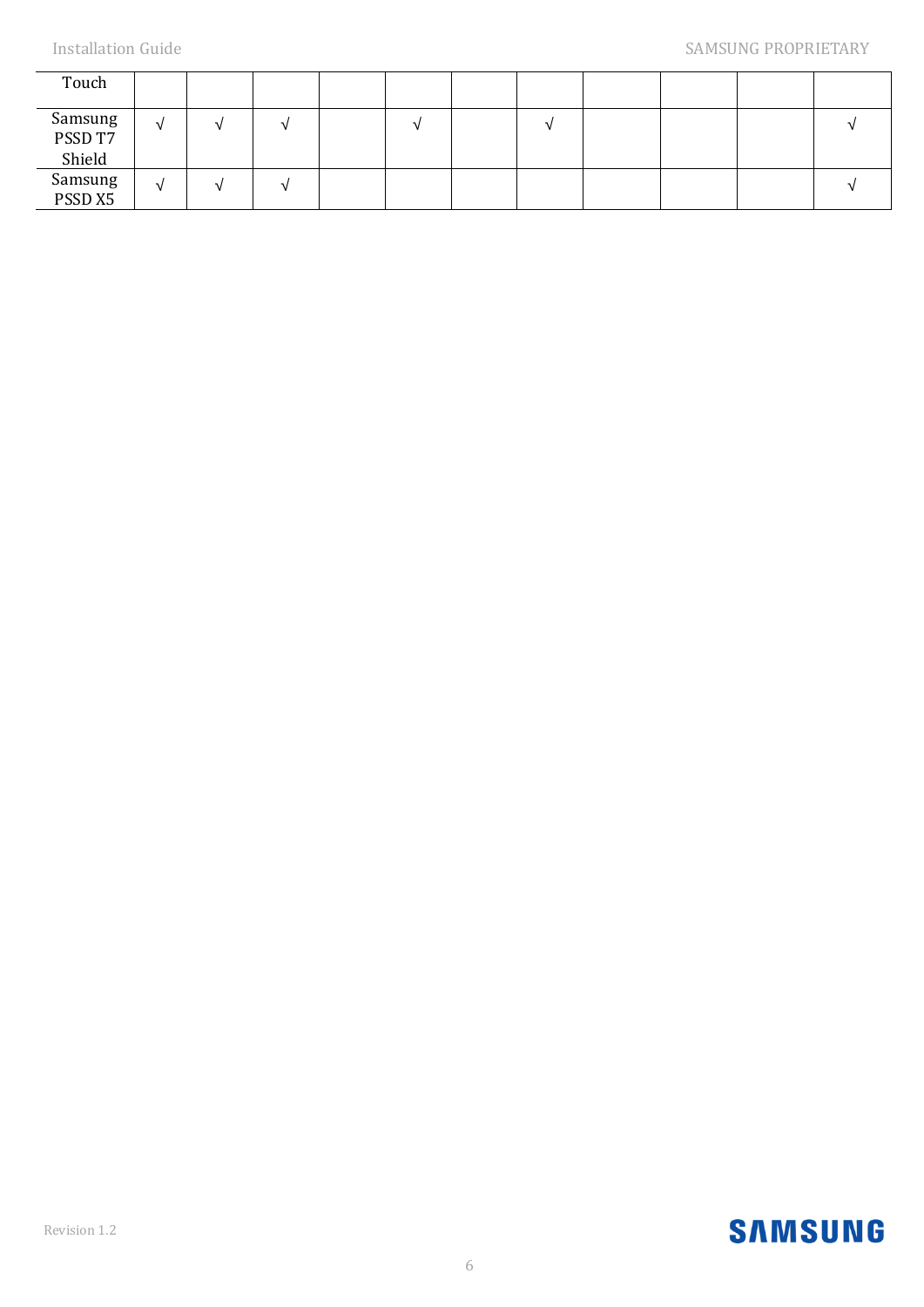### RAPID mode Requirements

| Component               | Requirements                            |  |  |  |
|-------------------------|-----------------------------------------|--|--|--|
|                         | Windows 7 (32/64bit)                    |  |  |  |
|                         | Windows 8 & 8.1 (32/64bit)              |  |  |  |
| <b>Operating System</b> | Windows 10 (32/64bit)                   |  |  |  |
|                         | Windows 11 (32/64bit)                   |  |  |  |
|                         | Samsung SSD 870 EVO                     |  |  |  |
|                         | Samsung SSD 870 QVO                     |  |  |  |
|                         | Samsung SSD 860 PRO                     |  |  |  |
|                         | Samsung SSD 860 EVO (2.5", mSATA, M.2)  |  |  |  |
|                         | Samsung SSD 860 QVO                     |  |  |  |
| SSD                     | Samsung SSD 850 PRO                     |  |  |  |
|                         | Samsung SSD 850 EVO (2.5", mSATA, M.2), |  |  |  |
|                         | Samsung SSD 850                         |  |  |  |
|                         | Samsung SSD 840 PRO                     |  |  |  |
|                         | Samsung SSD 840 EVO (2.5", mSATA),      |  |  |  |
|                         | Samsung SSD 750 EVO                     |  |  |  |
| Processor               | 1GHz or faster                          |  |  |  |
| System memory(DRAM)     | 2GB RAM or more                         |  |  |  |
| Free Disk Space         | Minimum 50MB                            |  |  |  |
| File System             | <b>NTFS</b>                             |  |  |  |

## Driver Support

#### 1) SATA

| Chipset | <b>Driver</b> | Supported                |
|---------|---------------|--------------------------|
| Intel   | Microsoft     | Yes                      |
|         | Intel         | Yes                      |
|         | Microsoft     | Yes                      |
| AMD     | AMD           | Yes (With Latest Driver) |
|         | <b>NVIDIA</b> | Yes                      |

#### 2) NVMe

| <b>Driver</b> | Supported |
|---------------|-----------|
| Samsung       | Yes       |
| Microsoft     | Yes       |

#### Revision 1.2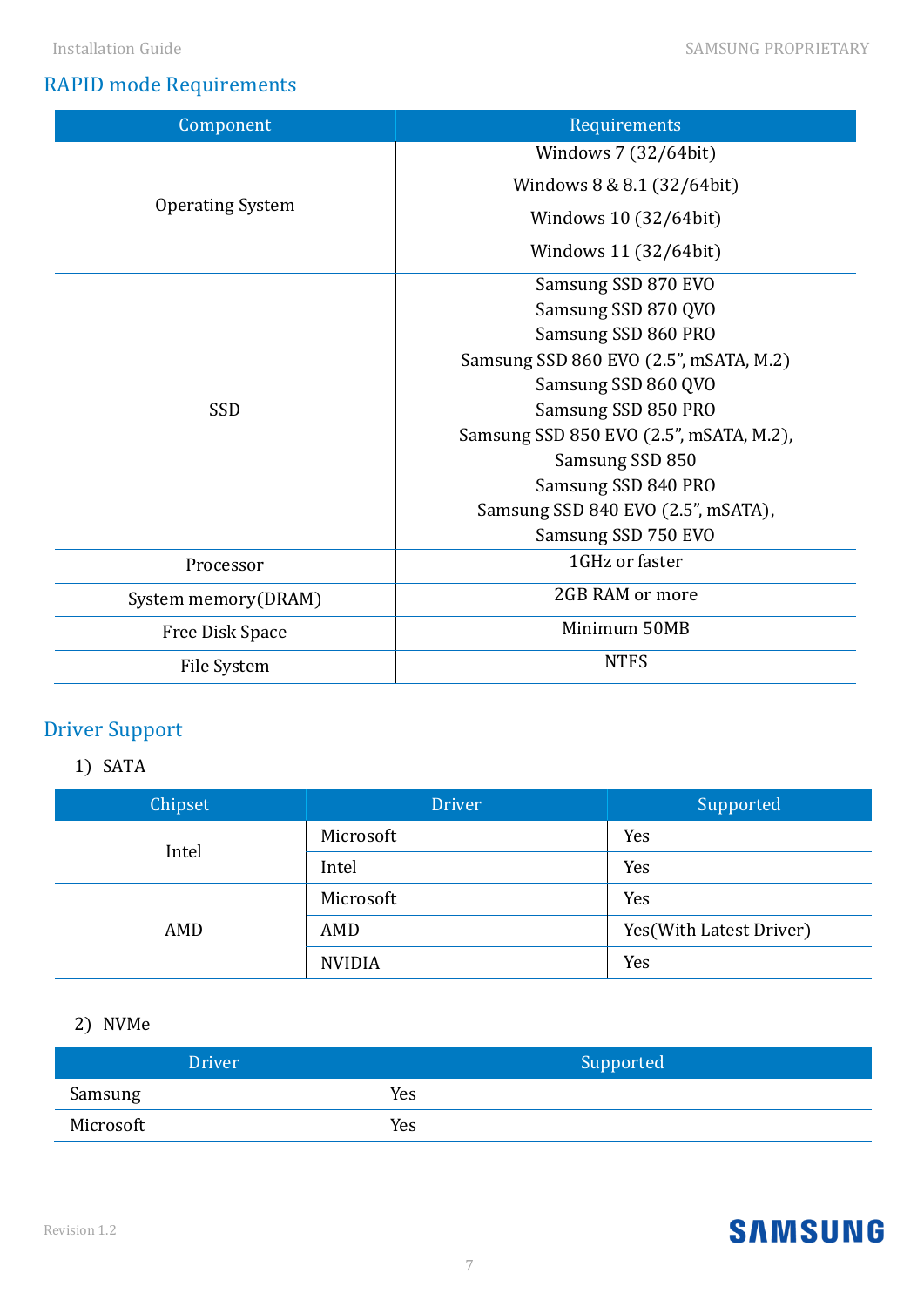- 1) Samsung Magician does not require internet connection to run. However, the internet connection is required to get updates for the latest Firmware, Feature modules or application and to authenticate the SSDs.
- 2) If you delete some files of New Samsung Magician without internet connection, some features like certification or configuration may not work properly and cause limitations in use of New Samsung Magician.
- 3) The SSD should not be disconnected from the system while FW Update, Benchmarking, Secure Erase, Over Provisioning, Data Security, PSID Revert, Diagnostic scan, Performance Optimization or RAPID features are in progress. Doing so could result in data corruption.
- 4) All parallel operations should be terminated before executing Diagnostic scan, Performance Optimization or Benchmarking features.
- 5) Data corruption may result if the user terminates the Magician application abnormally while Benchmarking, FW Update, Secure Erase, Diagnostic scan, Over Provisioning, Data Security, PSID Revert or RAPID features are in progress.
- 6) There is always the risk of data loss when updating SSD firmware. It is imperative that the user back up any important data before performing a firmware update.
- 7) If there are some system issues for Magician to perform functions, System Compatibility in Information tab will provide guide to fix the issues.
- 8) If Samsung Magician is under a proxy network environment, it may not provide the full functionality such as firmware update.
- 9) In order for Samsung Magician to function properly, the time of the PC needs to be correctly set.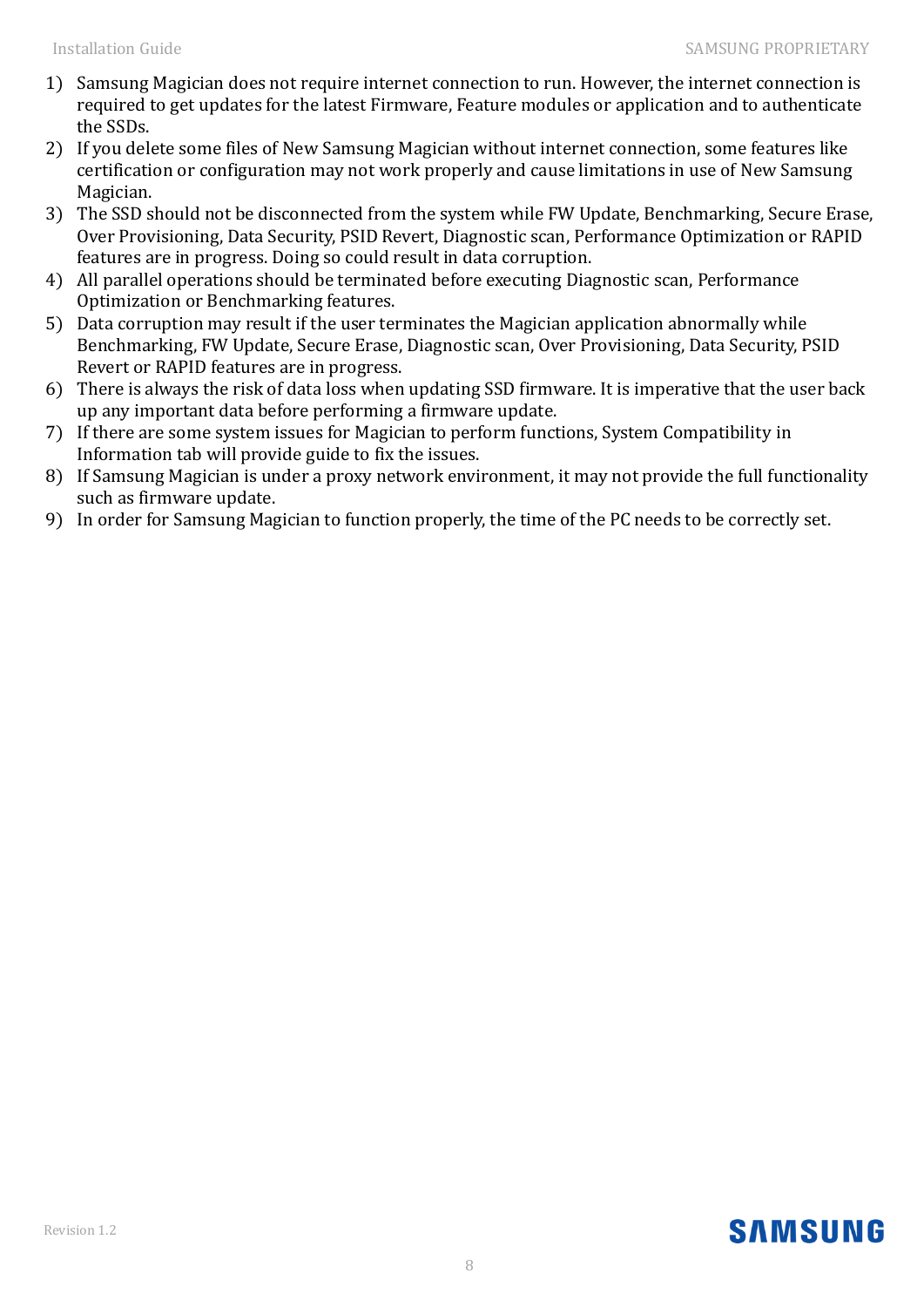## 3. General Limitations

#### **Overall**

- 1) Magician does not work with SSDs connected via the SCSI controller interface.
- 2) Only MBR and GPT partition types are supported. Magician may not work with other partition types.
- 3) Magician shows only volumes mounted with letter.
- 4) Magician will not work on SSDs that are locked with a user password.
- 5) The user may need to manually refresh for Magician to accurately reflect all connected/removed disks.
- 6) RAID on mode in SATA configuration is not supported by Samsung Magician and USB bootable solution.
- 7) If you are using any custom storage driver, then Magician may not work properly. Please always use the latest storage driver or Microsoft driver.
- 8) In Windows 7, the Samsung NVMe Driver is required for Magician to fully support Samsung's NVMe device.
- 9) In Windows 7, the GUI of the Samsung Magician application may not seem normal intermittently.
- 10) In the case of the function where the progress time is displayed Performance benchmark, Diagnostic scan, and Performance optimization, changing the system time during the function execution may cause the elapsed time to not appear normally.
- 11) Magician is signed using SHA-2 to provide a safer service. Windows updates or patches may be required to use Magician in Windows 7.
- 12)Depending on the resolution or ratio setting of your display, bottom and right side of Samsung Magician may be out of screen.
- 13) For the performance benchmark record that was performed in the previous version of Magician 7.0, some values may be marked as Unknown.
- 14) Magician might have compatibility issues with a certain IRST Driver.
- 15)When RAPID is activated, Restore point warning message is only available in English.
- 16) If Magician gets connected to or disconnected from the PSSD while performing some feature, Magician may not work properly.
- 17) If you try changing the name of security enabled PSSD T1 / T3, the name won't be changed without additional guidance when the wrong password is entered.
- 18) For Windows 8.1, update is required in order of KB2919442, KB2919355, and KB2999226.
- 19) For Windows 8.1 with update, KB2999226 update is required.
- 20) Magician icon may appear unchanged until the icon is updated by the system.
- 21) It may take up to a few seconds for to installer to start.
- 22) It may take time to move from one screen to the next screen in installer.
- 23) In rare cases Magician may appear hang. In this case, please restart your PC.
- 24) In certain environments anti-virus processes may cause unusually slow start up of Magician Program.

#### Performance Benchmark

- 1) Benchmarking may not work with some removable storage devices.
- 2) Performance Benchmark may get timed-out on ASMedia controllers if the driver does not handle multi thread operations (IOs)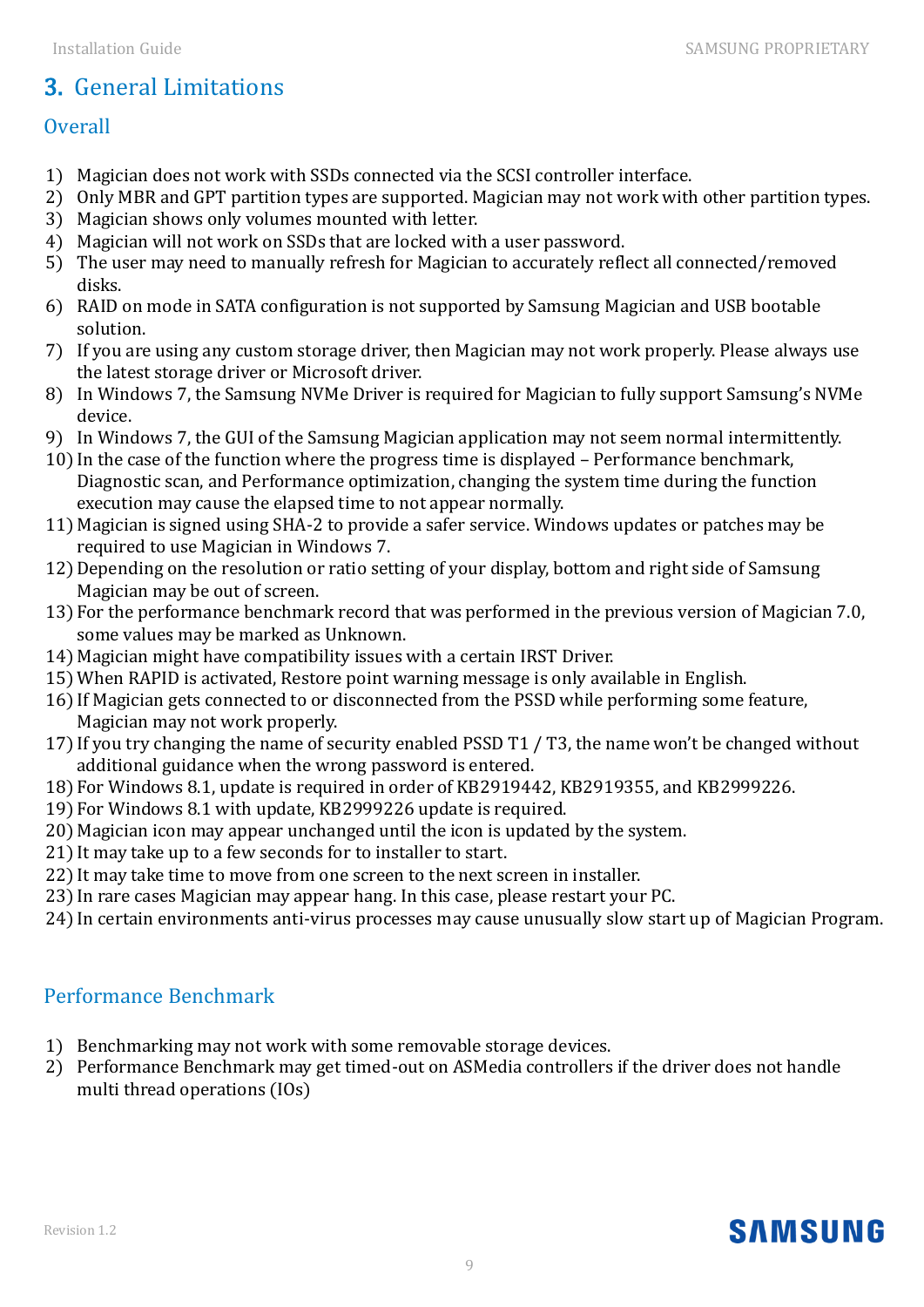#### Performance Optimization

- 1) Performance Optimization supports only the NTFS file system.
- 2) Magician does not support TRIM operation for Standard Performance Optimization on Windows 8 and above, as they support native TRIM.

#### Diagnostic Scan

- 1) Short scan supports only the NTFS file system.
- 2) If the device is locked, both short scan and full scan are not supported.
- 3) When performing Short scan, secure sufficient space of 5GB or more.
- 4) Samsung NVMe driver v3.3 is required to use SMART Self-test in 970 EVO Plus. In case of 980, 980 PRO, 980 PRO with Heatsink NVMe driver is not required for it.

#### PSID Revert

- 1) SSD supporting PSID Revert is 860 EVO 860 EVO M.2, 860 EVO MSATA, 860 PRO, 860 QVO, 970 EVO Plus, 870 QVO, 870 EVO, 980, 980 PRO, 980 PRO with Heatsink, PSSD T7, PSSD T7 Touch, PSSD T7 Shield.
- 2) The PSID Revert function can release the encrypted drive using the PSID of the label. After performing PSID Revert, all data on the drive is deleted.

#### Secure Erase & Linux Bootable Solution

- 1) While making a bootable solution for Secure Erase, please make sure the Device Manager window is closed.
- 2) In some of the PCs, Bootable Solution may not work properly as expected because of compatibility issue.
- 3) The Bootable solution is not compatible with pure SCSI or SATA NVIDIA/LSI/AMD chipset drivers.
- 4) AHCI or ATA mode must be enabled in the BIOS during PC boot up.
- 5) The Bootable solution may hang if the SSD is removed on PCs that do not support the hot plug feature (e.g. ICH5/6 chipsets).
- 6) The Bootable solution will not work with devices attached via SATA 6Gbps (SATA III) operating in IDE mode.
- 7) Secure Erase may not work on systems where SECURITY FREEZE LOCK is issued by the BIOS.
- 8) Secure Erase may have compatibility issue with some of integrated graphics card or some of discrete graphics card.

#### Encrypted Drive

- 1) Class 0, TCG Opal and Encrypted Drive cannot be enabled simultaneously. Only one mode can be enabled at a time and all other modes must be disabled.
- 2) Security mode (Class 0, TCG/Opal or Encrypted Drive) must be disabled (unlocked) before removing and installing onto another PC.

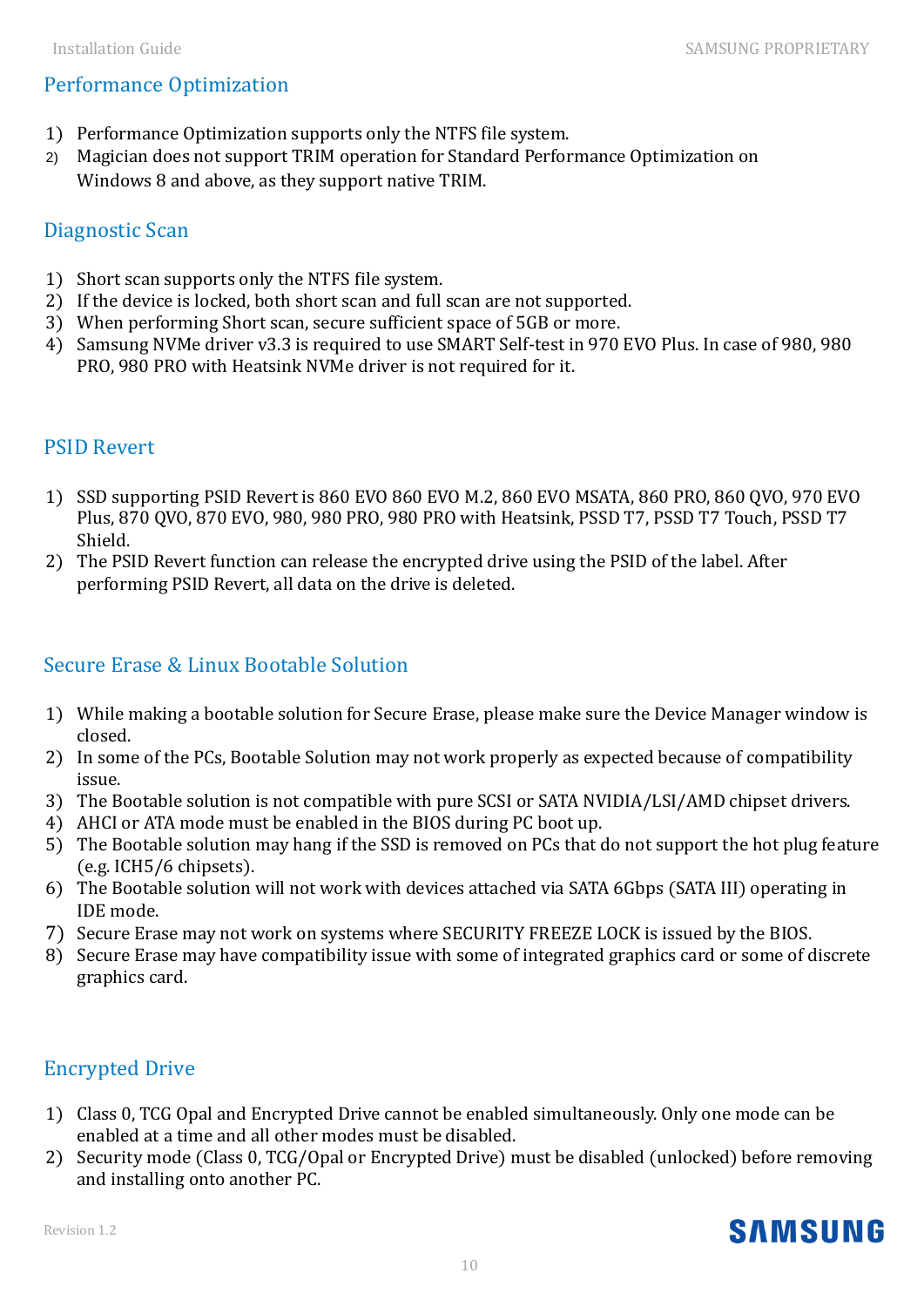#### Over Provisioning

- 1) Over Provisioning only supports NTFS and raw (Unformatted) partitions.
- 2) Over Provisioning does not support dynamic disks or disks that require 'Chkdsk' operation.
- 3) Magician cannot guarantee that Over Provisioning scans disk's partition layout properly, if partition information had been changed during scanning.
- 4) Over Provisioning may fail, even though enough free space is available, if your system suffers from cluster misalignment.
- 5) If user cannot span or shrink volume size through disk management of OS administration tool, it is possible not to work dynamic over-provisioning properly.
- 6) Windows 'Disk Partition Service' and 'Virtual disk Service' should not be disabled in order to perform Over Provisioning.
- 7) Over Provisioning can only be performed on the last accessible partition (NTFS or raw)
- 8) If a device with more than 4TB applied to the MBR partition is used, the function may not operate normally.

#### Security Setting

- 1) Finding my password is unavailable on Samsung Magician.
- 2) Up to four fingerprints can be registered on Samsung Magician.

#### Firmware Update

- 1) PC will be shut down automatically after firmware update (Magician counts down 20 seconds before shutdown).
- 2) Firmware Update may fail on Samsung brand SSDs connected to AMD Controller. Please retry using default SATA AHCI controller (Microsoft drivers).

#### **Settings**

- 1) When booting the PC, users can decide whether to auto run Samsung Magician. If auto run is turned off, updates cannot be received in real time.
- 2) The device scan proceeds immediately after the language is changed.
- 3) Scaling size varies depending on the resolution.

## 4. RAPID mode Limitations

- 1) RAPID mode accelerates only one SSD even though user has several Samsung SSDs (870 QVO, 870 EVO, 860 QVO, 860 EVO, 860 PRO, 850 PRO, 850 EVO, 850, 750 EVO, 840 EVO, and 840 PRO regardless of form factor).
- 2) If there are two identical SSDs connected, RAPID mode may accelerate the incorrect SSD.
- 3) RAID Mode sets is not supported as an accelerated drive.
- 4) After uninstalling RAPID mode, if the system is restored to a prior state in which RAPID mode was installed, RAPID mode will be started in a disabled state.
- 5) NVIDIA Storage controller is not supported.

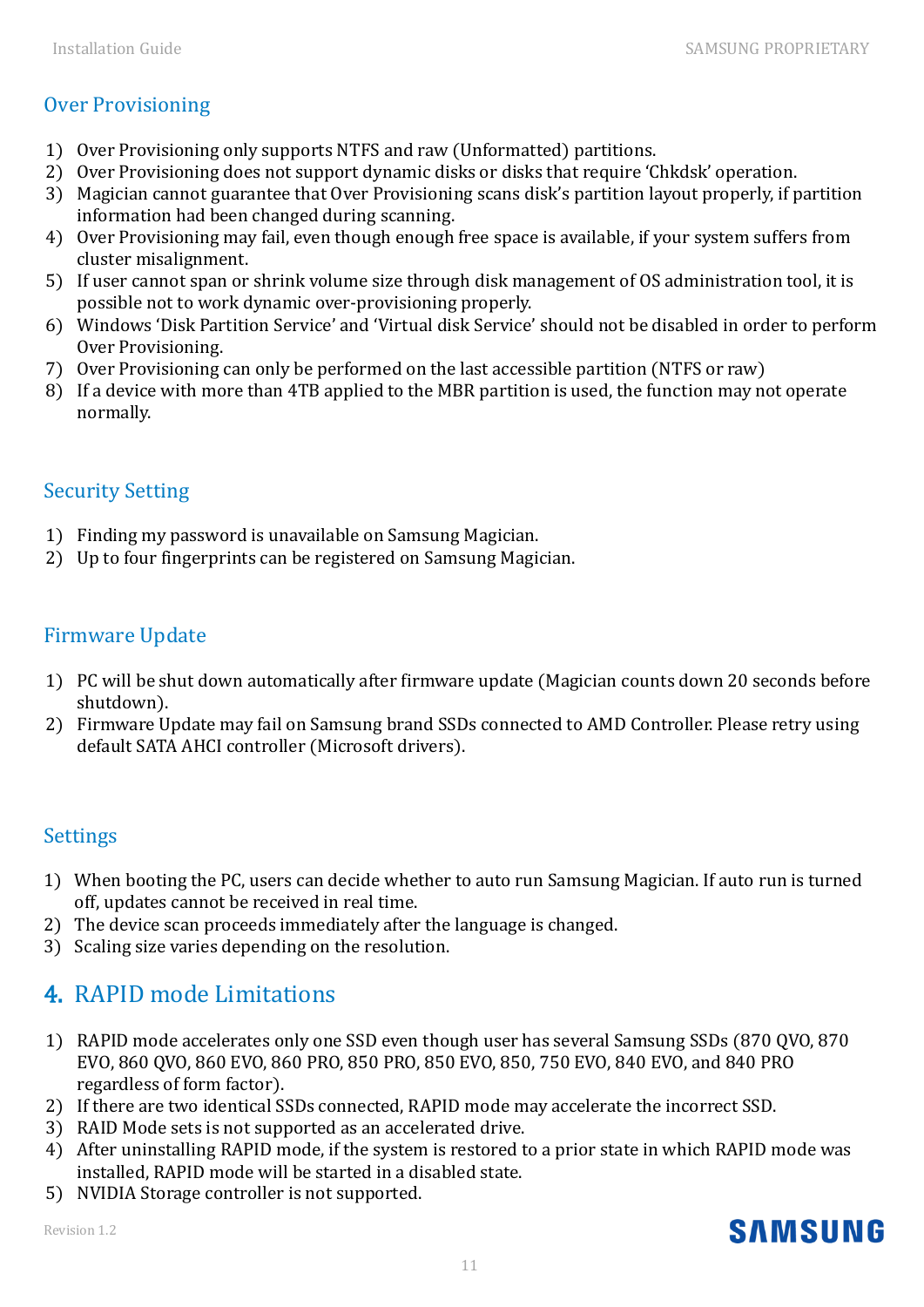- 6) During RAPID mode Enable/Disable operation: Do not disconnect the target SSD, Do not kill the application.
- 7) If fast startup is enabled on windows 8, 8.1 and 10 machines, RAPID mode enable/disable requires system restart. Shutdown followed by turning-on the power will not activate RAPID mode enable/disable. By default fast startup is enabled.
- 8) Flush command of operating system and/or application may cause variation in performance when RAPID mode is enabled.
- 9) Sometimes on AMD PC with AMD and ASMedia storage controllers it was found that the IOs takes a longer time to complete. In such cases if Rapid was enabled, it may get automatically disabled due to such IO errors. It may display "Rapid is in inactive state". User has to reboot the PC to enable the Rapid back.
- 10) If multiple iterations of Read and Write are performed, RAPID mode may become inactive due to system internal errors on some of the AMD / ASMedia Controller or Driver.
- 11)RAPID mode can't be guaranteed on the target SSD with non-NTFS file system.
- 12)If user deletes some files on RAPID folder, RAPID may not be uninstalled properly.
- 13) If the msiexec.exe is either unstable or corrupted, RAPID mode enable fails with the error message "The Windows Installer service failed to start. Start the Windows Installer service manually, upgrade the Windows Installer service, and check if the last updated or installed program in Windows was successful. If the problem persists, contact the A/S center."

The issue can be fixed by:

- Unregister and reregister Windows Installer service / MSI service.
	- On the Start menu, click Run.
	- In the Open box, type "msiexec /unreg". And then press ENTER.
	- On the Start menu, click Run
	- In the Open box, type "msiexec /regserver". And then press ENTER.
	- Try enabling RAPID mode again.

If RAPID mode does not enable, follow the steps below.

- Updating Windows Installer
	- If your Windows Installer is not the latest version, corrupted or msiexec is missing, please install the latest version of Windows Installer, then try enabling RAPID mode again.
- If none of the above procedures work, we recommend reinstalling Windows.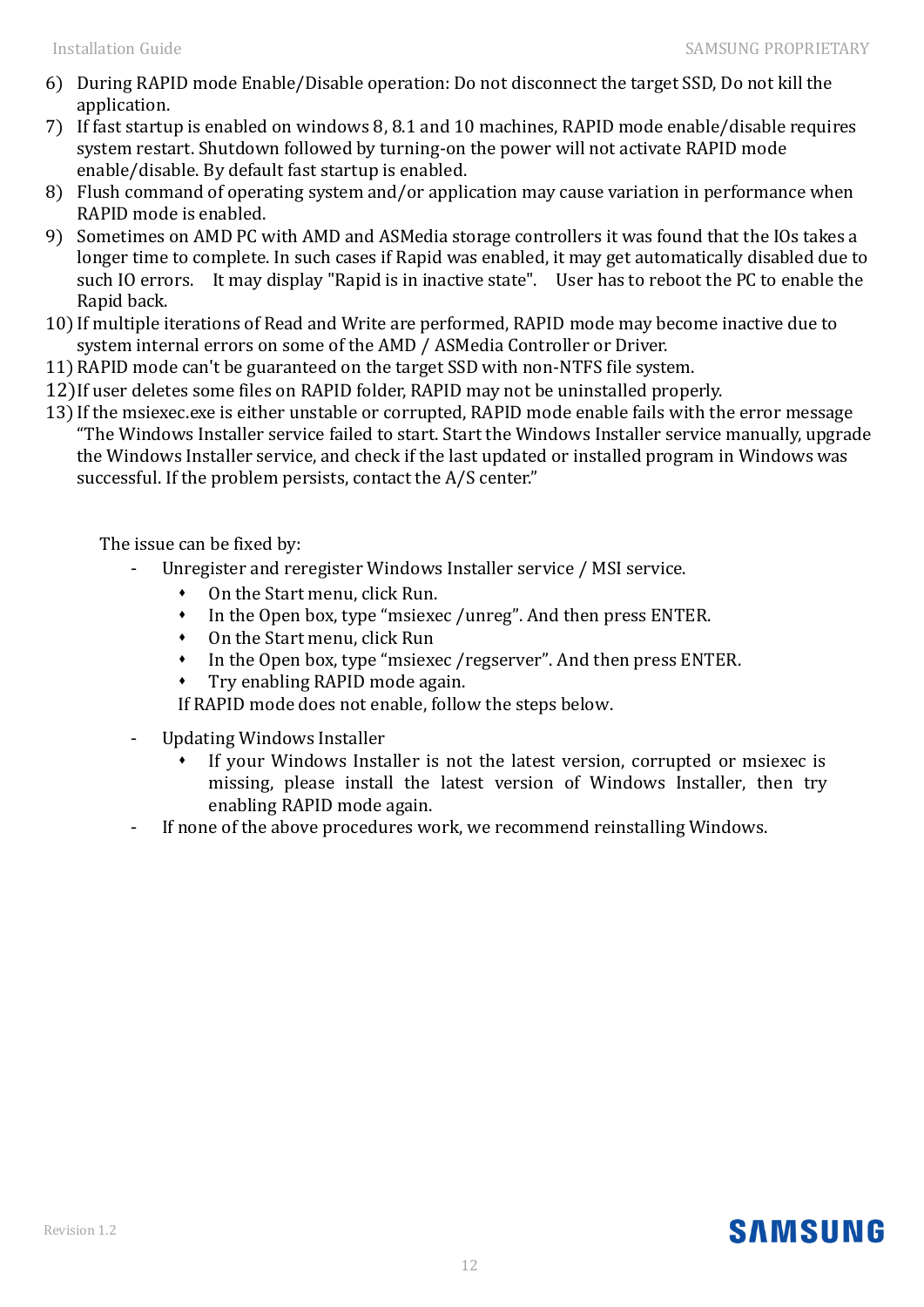#### Operational Check of RAPID mode

RAPID mode starts its operation 45 seconds after OS booting. Please make sure the increased size of nonpaged pool using "task manager → performance → memory tab" to ensure it is fully operational.

| 吗                                                 | <b>Task Manager</b>                               | о<br>$\boldsymbol{\mathsf{x}}$ |
|---------------------------------------------------|---------------------------------------------------|--------------------------------|
| File<br><b>Options</b><br>View                    |                                                   |                                |
| Performance App history<br><b>Processes</b>       | Start-up<br>Users   Details   Services            |                                |
| CPU<br>100% 3.70 GHz                              | Memory                                            | 8.0 GB                         |
| Memory<br>1.1/7.9 GB (14%)                        | Memory usage                                      | 7.9 GB                         |
| Disk $0($ D: $)$<br>0%                            |                                                   |                                |
| Disk 1 (C:)<br>0%                                 | Paused<br>Memory composition                      | o                              |
| Ethernet<br>S: 0 R: 0 Kbps                        |                                                   |                                |
|                                                   | Available<br>In use.<br>Speed:                    | 2133 MHz                       |
|                                                   | Slots used:<br>$1.1$ GB<br>6.8 GB<br>Form factor: | $2$ of $4$<br><b>DIMM</b>      |
|                                                   | Committed<br>Cached<br>Hardware reserved: 63.6 MB |                                |
|                                                   | 315 MB<br>0.9/9.2 GB                              |                                |
|                                                   | Paged pool   Non-paged pool<br>178 MB 46.5 MB     |                                |
| Fewer details (O) Open Resource Monitor<br>$\sim$ |                                                   |                                |

#### \* Before RAPID mode enabling

#### \* After RAPID mode enabling

| 偄           |                                           |                                                         | <b>Task Manager</b> |                           |                                                                     | ▫<br>×                                |
|-------------|-------------------------------------------|---------------------------------------------------------|---------------------|---------------------------|---------------------------------------------------------------------|---------------------------------------|
| <b>Eile</b> | Options View                              |                                                         |                     |                           |                                                                     |                                       |
| Processes   |                                           | Performance App history Start-up Users Details Services |                     |                           |                                                                     |                                       |
|             | CPU<br>100% 3.73 GHz                      | Memory<br>Memory usage                                  |                     |                           |                                                                     | 8.0 GB<br>7.9 GB                      |
|             | Memory<br>2.5/7.9 GB (32%)                |                                                         |                     |                           |                                                                     |                                       |
|             | Disk $0($ D: $)$<br>0%                    |                                                         |                     |                           |                                                                     |                                       |
|             | Disk $1(C)$<br>0%                         | Paused<br><b>Memory composition</b>                     |                     |                           |                                                                     |                                       |
|             | <b>Fthernet</b><br>S: 0 R: 0 Kbps         |                                                         |                     |                           |                                                                     |                                       |
|             |                                           | In use<br>2.5 GB 5.4 GB<br>Committed<br>2.4/9.2 GB      | Available           | Cached<br>297 MB          | Speed:<br>Slots used:<br>Form factor:<br>Hardware reserved: 63.6 MB | 2133 MHz<br>$2$ of $4$<br><b>DIMM</b> |
|             |                                           | 179 MB 1.4 GB                                           |                     | Paged pool Non-paged pool |                                                                     |                                       |
| $\sim$      | Fewer details   (N) Open Resource Monitor |                                                         |                     |                           |                                                                     |                                       |